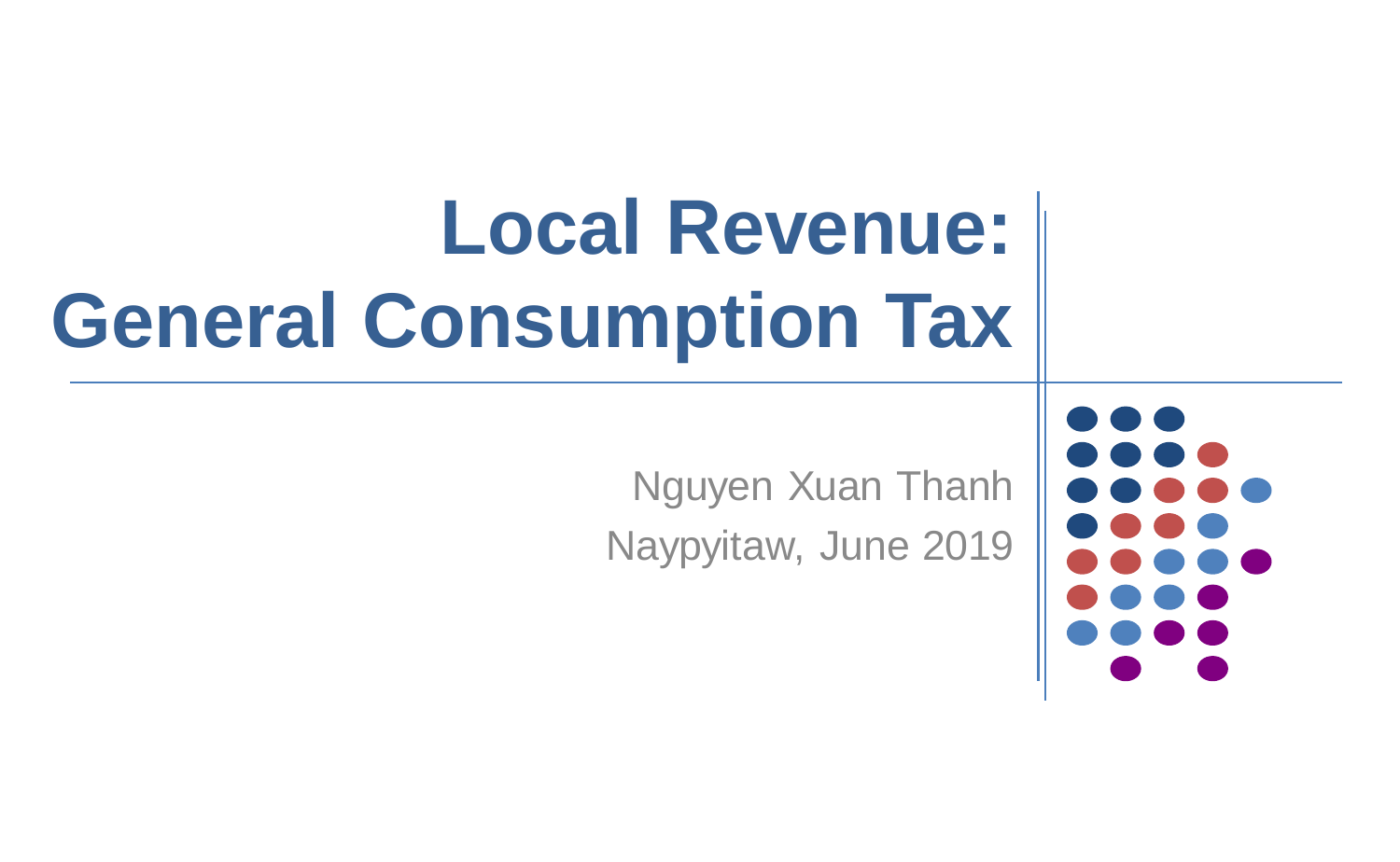

#### Nguyen Xuan Thanh Naypyitaw, June 2019

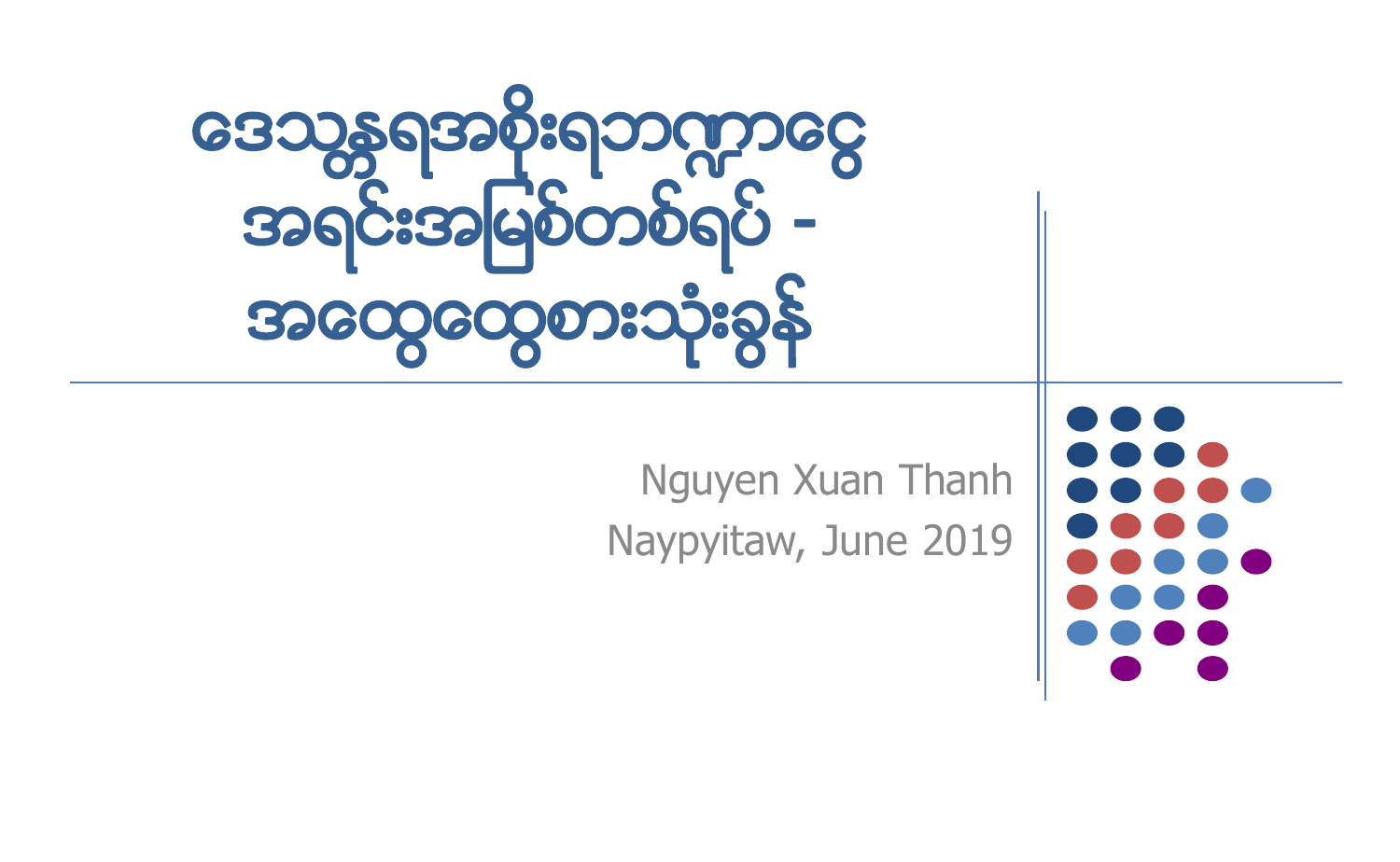#### Taxation of General Consumption: Sales Tax (ST) and Value Added Tax (VAT)

- Value added tax (VAT): usually national
	- Taxes at each stage of the production process which is then passed through to the final consumer.
- Retail sales tax (RST): usually subnational (state or local)
	- Taxes are just imposed at the retail level on sales of goods or services
- Excise taxes (topic of the next session)
	- Taxes on consumption of specific goods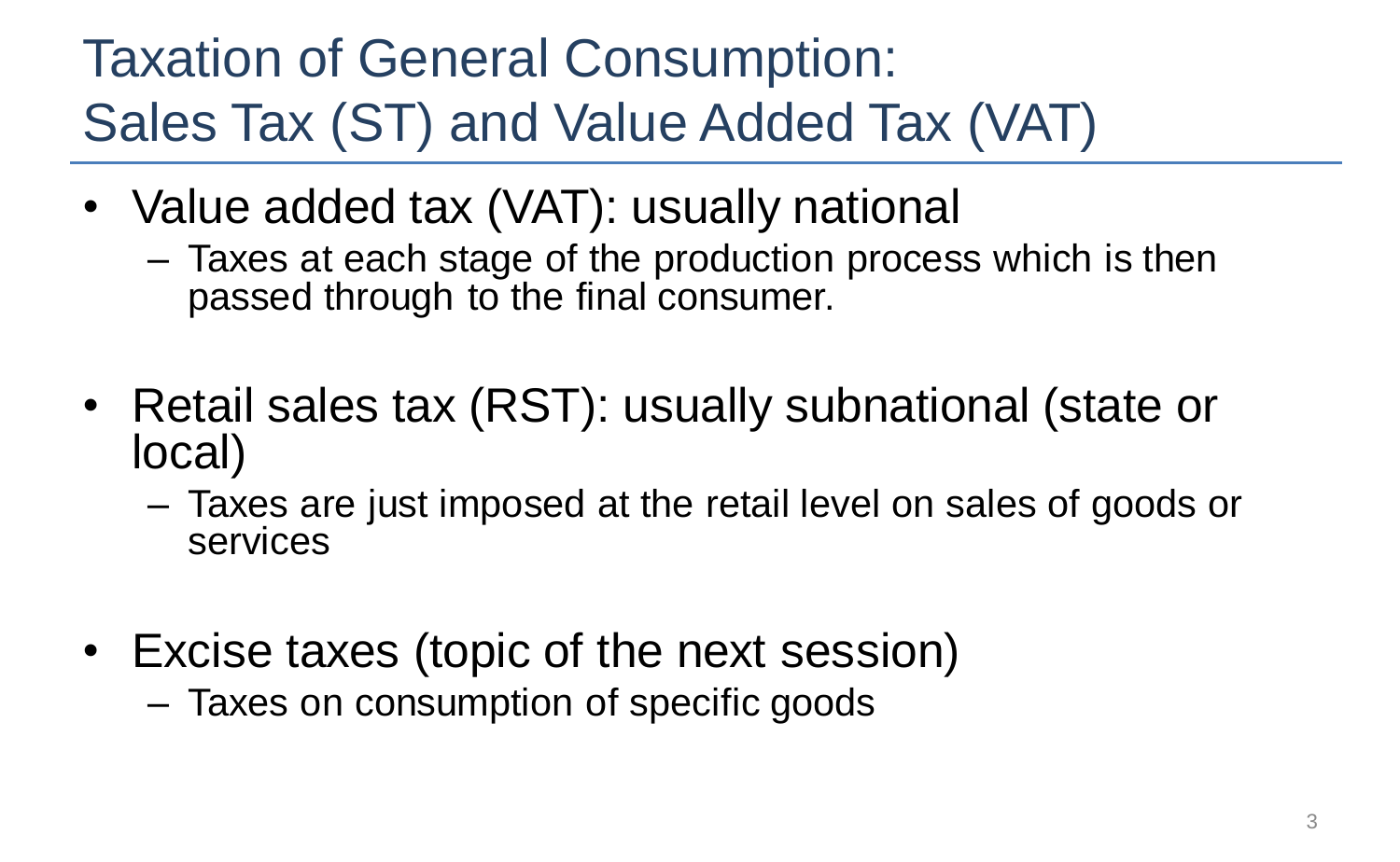### အထွေထွေစားသုံးမှုအပေါ် တွင် အခွန်ကောက်ခြင်း - အရောင်းခွန် (Sales  $\text{tax}$ ) နှင့် တန်ဖိုးထပ်ဖြည့်ခွန် (Value added tax – VAT)

- တန်ဖိုးထပ်ဖြည့်ခွန်(VAT): အများအားဖြင့် ပြည်ထောင်စုအဆင့်
	- ထုတ်လုပ်မှုအဆင့်တိုင်းတွင်ကောက်ခံပြီး နောက်ဆုံးတွင် စားသုံးသူမှ ကျခံရသည့် အခြန္မ်ား
- လက်လီအရောင်းခွန်: အများအားဖြင့် ဒေသန္တရ (ပြည်နယ်/တိုင်းဒေသကြီး)အဆင့် – ကုန်ပစ္စည်းနှင့် ပန်ဆောင်မှုများ လက်လီရောင်းချမှုတွင် ကောက်ခံသည့် အခွန်များ
- အထူးကုန္စည္ခြန္(ေနာက္အခန္းတြင္ေဆြးေႏြးသြားမည္) – သတ်မှတ်ထားသောကုန်ပစ္စည်းများကို ပယ်ယူသုံးစွဲမှုအပေါ် ကောက်ခံသည့်အခွန်များ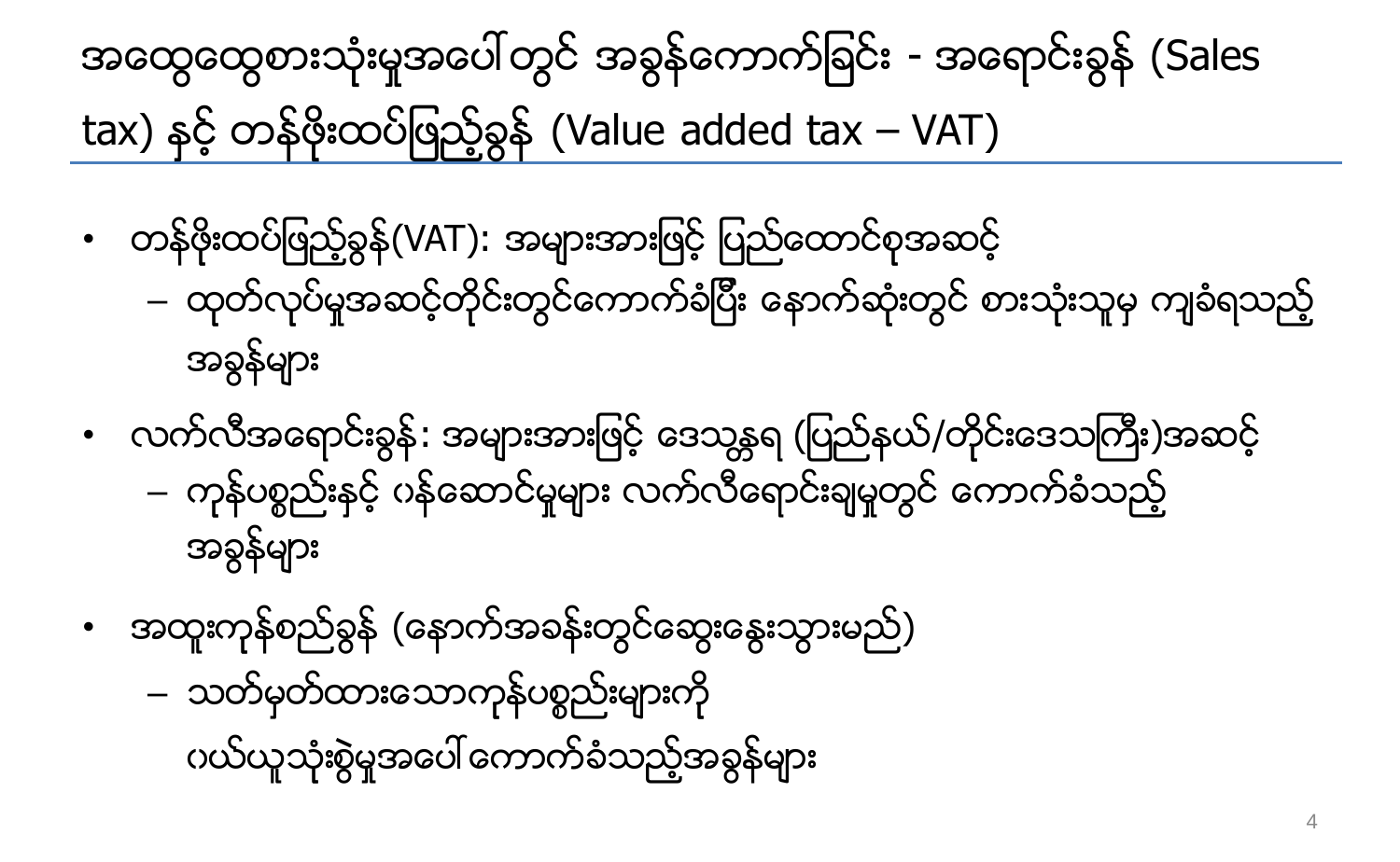#### Tradeoff between administration and efficiency costs – taxing consumption



Source: Carnahan. 2015, Taxation Challenges in Developing Countries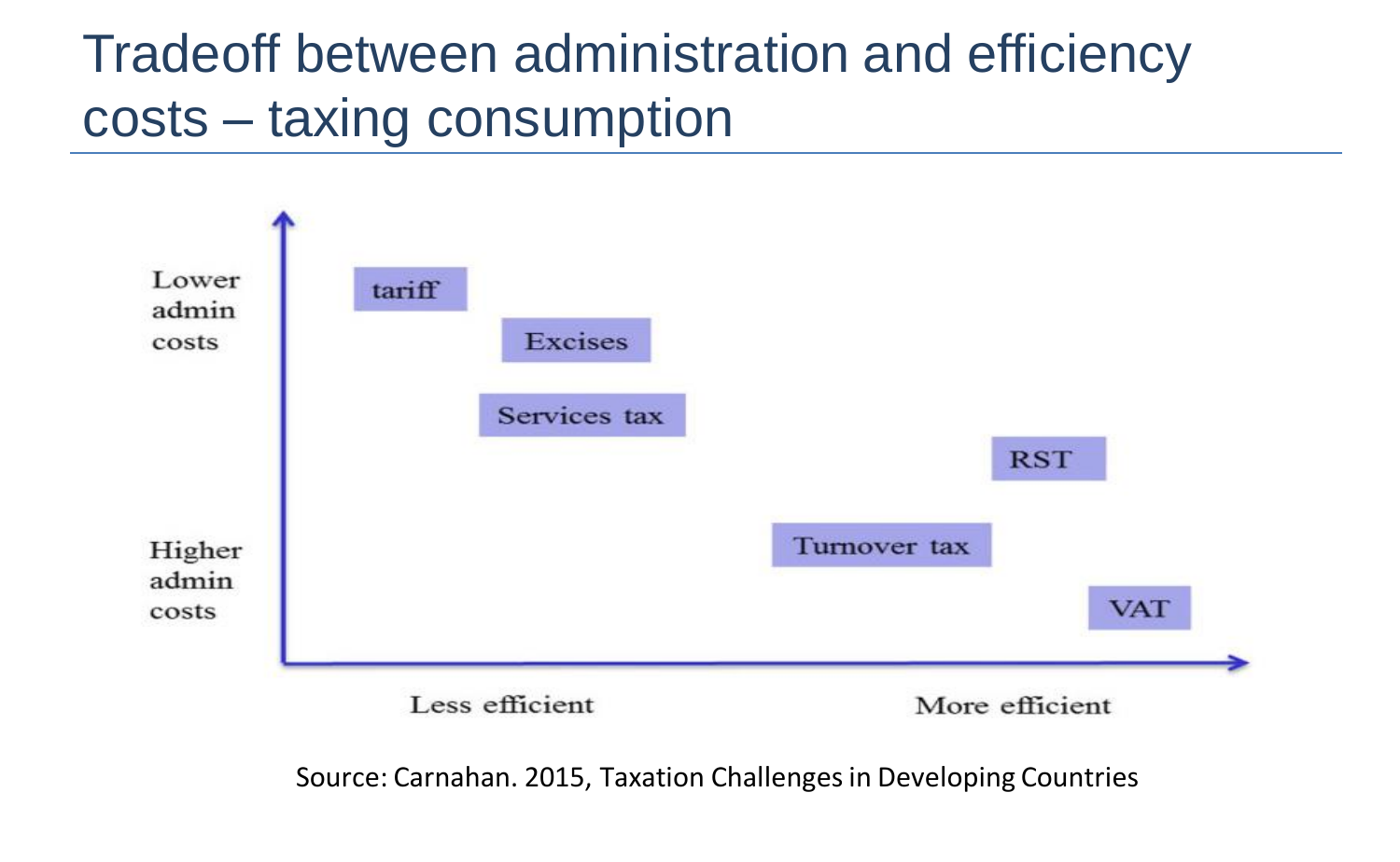### စီမံခန့်ခွဲမှုစရိတ် နှင့္ ထိေရာက္ခဲမူစရိတ်နစ်ခု အကြားေရးချယ်ရန် - စားသုံးမှုအားအခွန်ကောက်ခံခြင်း



Source: Carnahan. 2015, Taxation Challenges in Developing Countries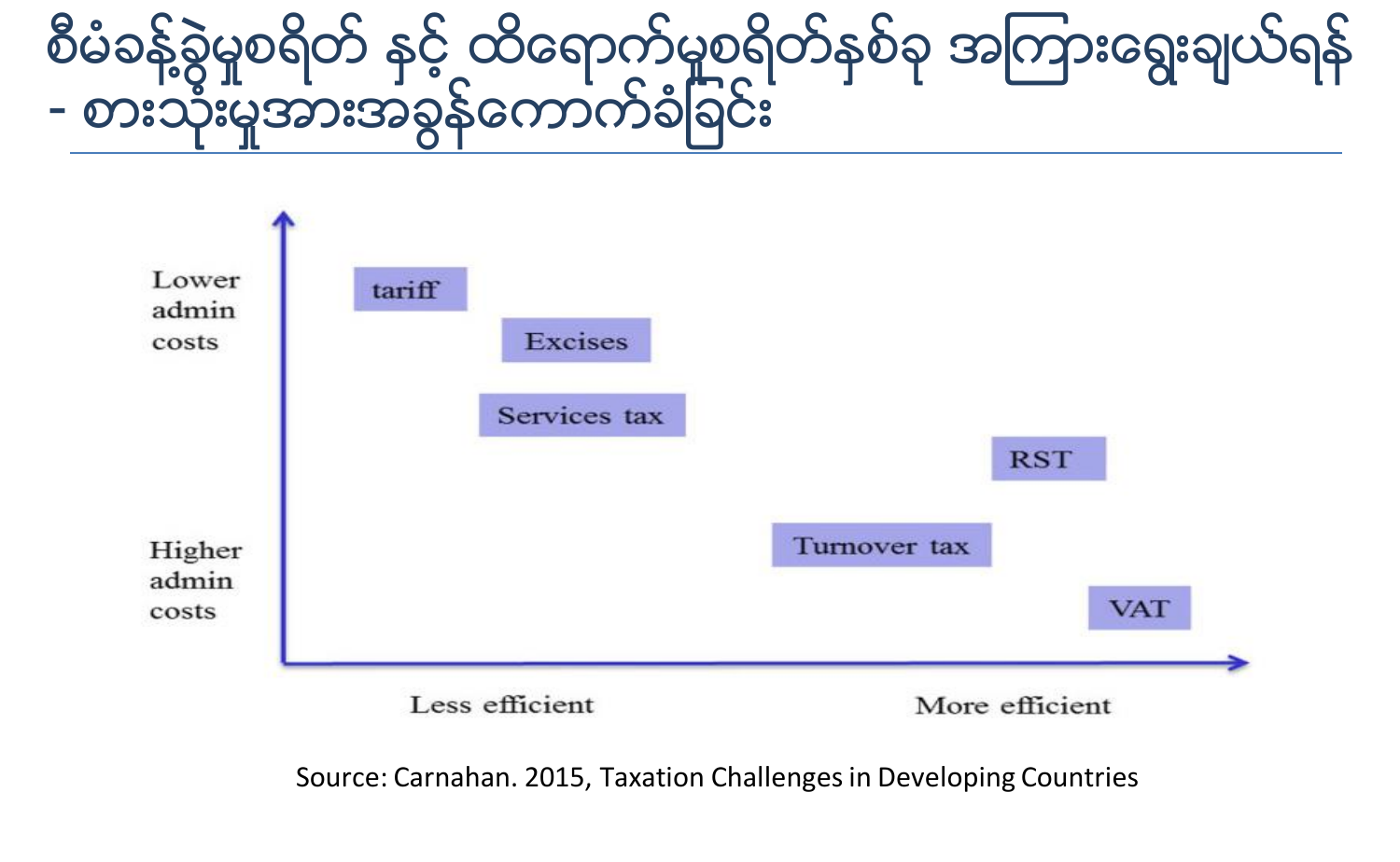### Principles of Good Subnational Taxes

- Provide adequate revenue for state and local governments more-developed areas of the country to be fiscally autonomous.
- Impose fiscal responsibility at the margin on subnational governments to finance the expenditures for which they are politically responsible
- Only burden local residents in relation to the benefits they receive from local services.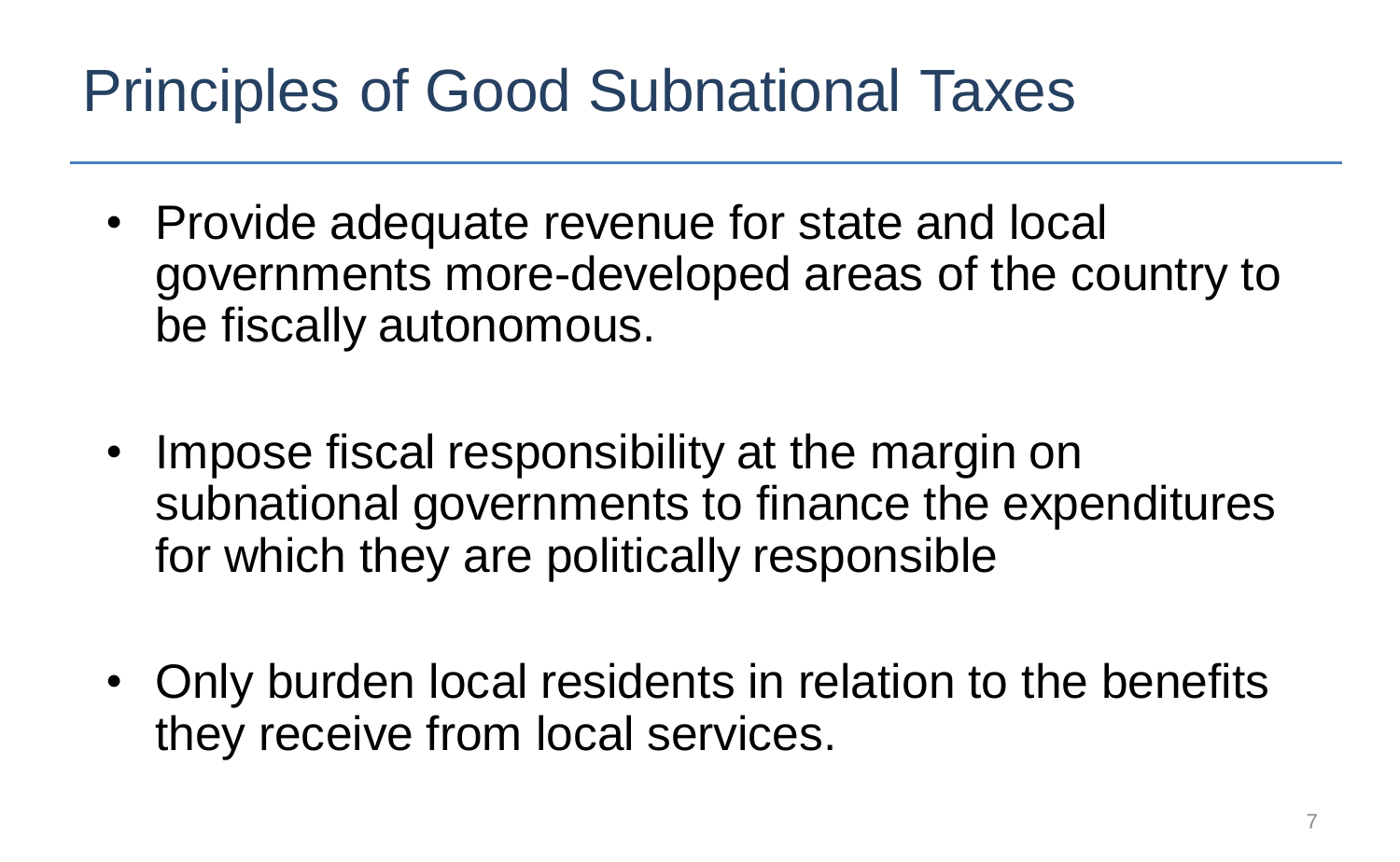## ကောင်းမွန်သည့် ဒေသန္တရအခွန်တစ်ရပ်၏ အေျခခံသေဘာတရားမ်ား

- ပြည်နယ်/တိုင်းနင့် ဒေသန္တရအစိုးရများအတွက် လိုအပ်သည့် ဘဏ္ကာငွေ ပေးနိုင်ရမည်ဖြစ်ပြီး ပိုမိုဖွံ့ဖြိုးတိုးတက်သည့် ဒေသများသည် ဘက္ကာေရးအရ ကိုယ့်ခြေထောက်ပေါ် ရပ်တည်နိုင် ရမည်။ • ဒေသန္တရအစိုးရများမှ အကောင်ထည်ဖော်ရမည့် အသုံးစရိတ်များအား ထောက်ပံ့ပေးနိင်သည့် ဘဏ္ဍာရေးဆိုင်ရာ တာဂန်များချမှတ်ပေးနိုင်ရမည်။
- ပြည်သူများရရှိသည့် အစိုးရပန်ဆောင်မှုပမာဏနှင့် အညီသာ အခြန္က်ခံရမည္။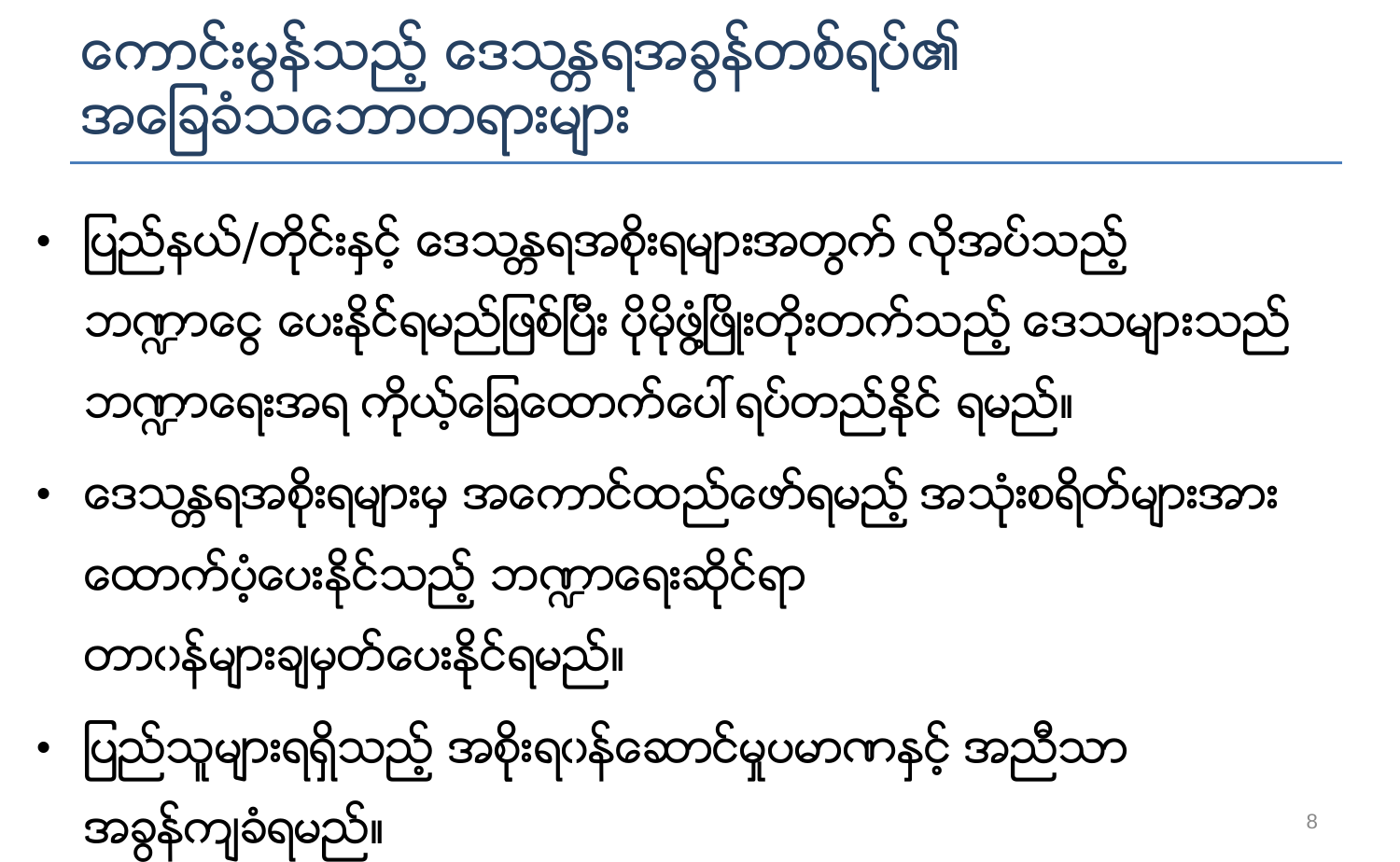### A Completely Subnational Tax

#### Subnational governments can:

- Decide whether to levy the tax
- Determine the tax base
- Decide the tax rate
- Administer the tax
- Keep all the revenue collected

In the real world, most subnational taxes possess only one or two of the above characteristics and the ''ownership'' of the levy may be unclear.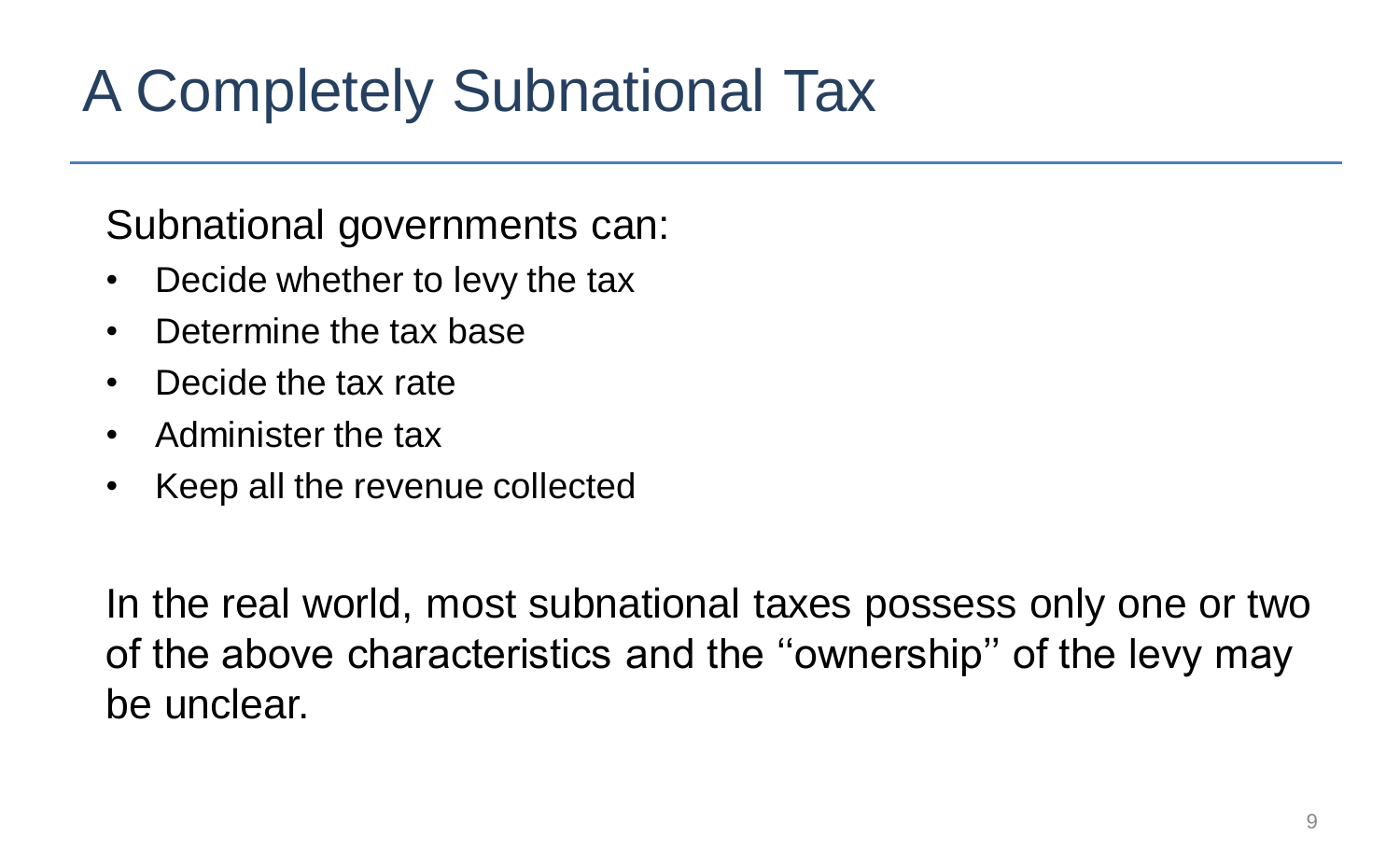# ပြီးပြည့်စုံသော ဒေသန္တရ အခွနဲ

ဒေသန္တရအစိုးရများသည်

- အခွန်တစ်ရပ်ကောက်ခံမည် မကောက်ခံမည်ကို ဆုံးဖြတ်နိုင်
- မည်သည့်အပေါ် တွင် (တနည်းအားဖြင့် မည်သူတို့အား) အခွန်ကောက်ခံမည်ကို သတ်မှတ်နိုင်
- အခြန္ႏႈန္းထားအားသတ္မွတ္ႏုိင္
- အခွန်စနစ်အား စီမံခန့်ခွဲနိုင်
- ေကာက္ခံရရွိေသာဘ႑ာေငြအားလုံးကိုထိန္းသိမ္းႏိုင္

လက်တွေတွင် ဒေသန္တရအခွန်အများစုသည် အထက်တွင်ဖော်ပြထားသည့် အချက်များထဲ အချက် တစ်ချက် (သို့) နစ်ချက် နှင့်သာ ပြည့်စုံပြီး ကောက်ခံရရှိသည့် ဘက္ဂာငွေအား မည်သည့်အဆင့်မှ ထိန်းသိမ်းသုံးစွဲပိုင်ခွင့်ရှိသည်ဆိုသည့် အချက်မှာ မရှင်းလင်းပေ။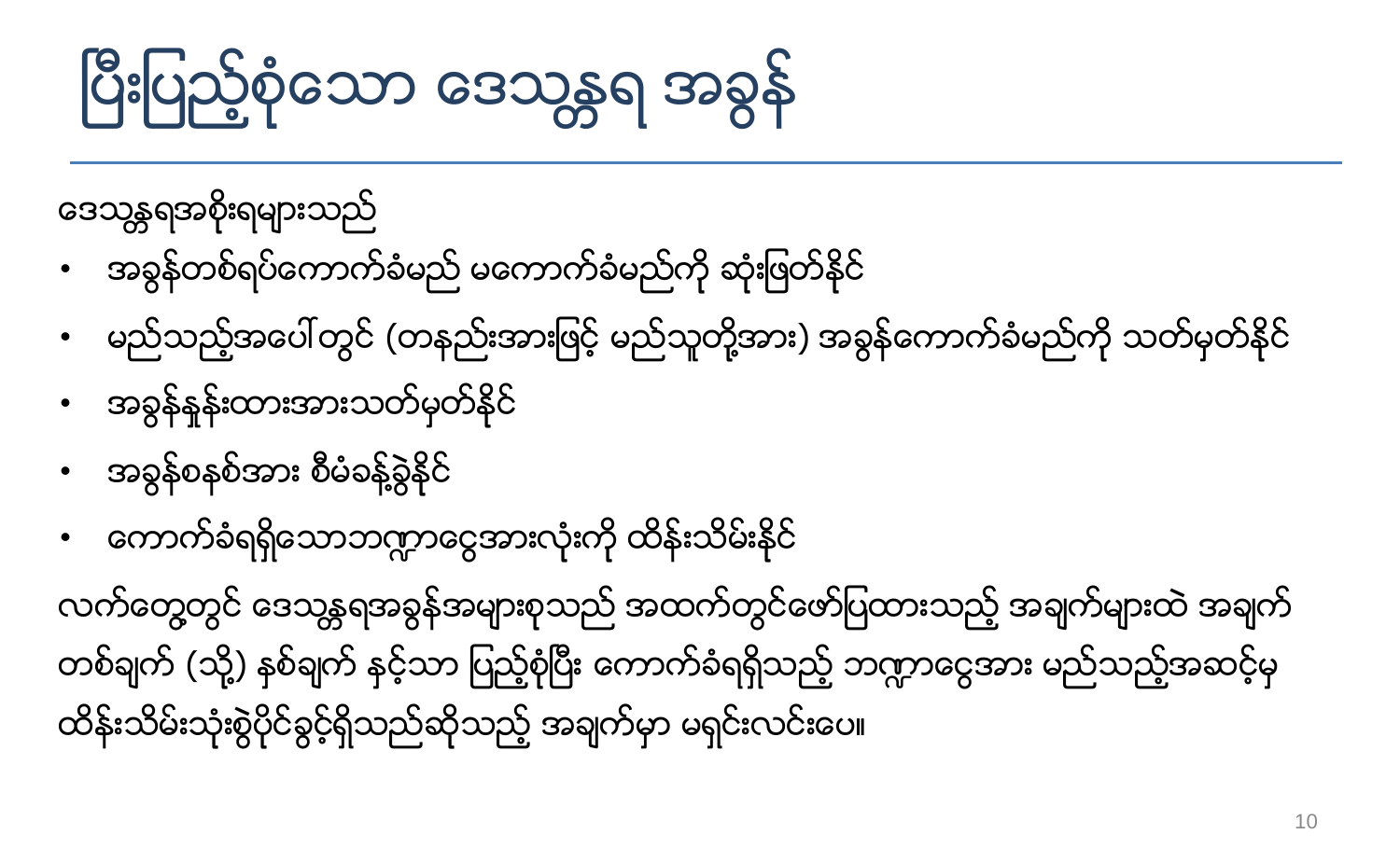### Local Retail Sales Tax

• Retails sales tax used to be favored as a subnational tax

• US: A rare case of state sales tax system

• Dominant trend: moving to VAT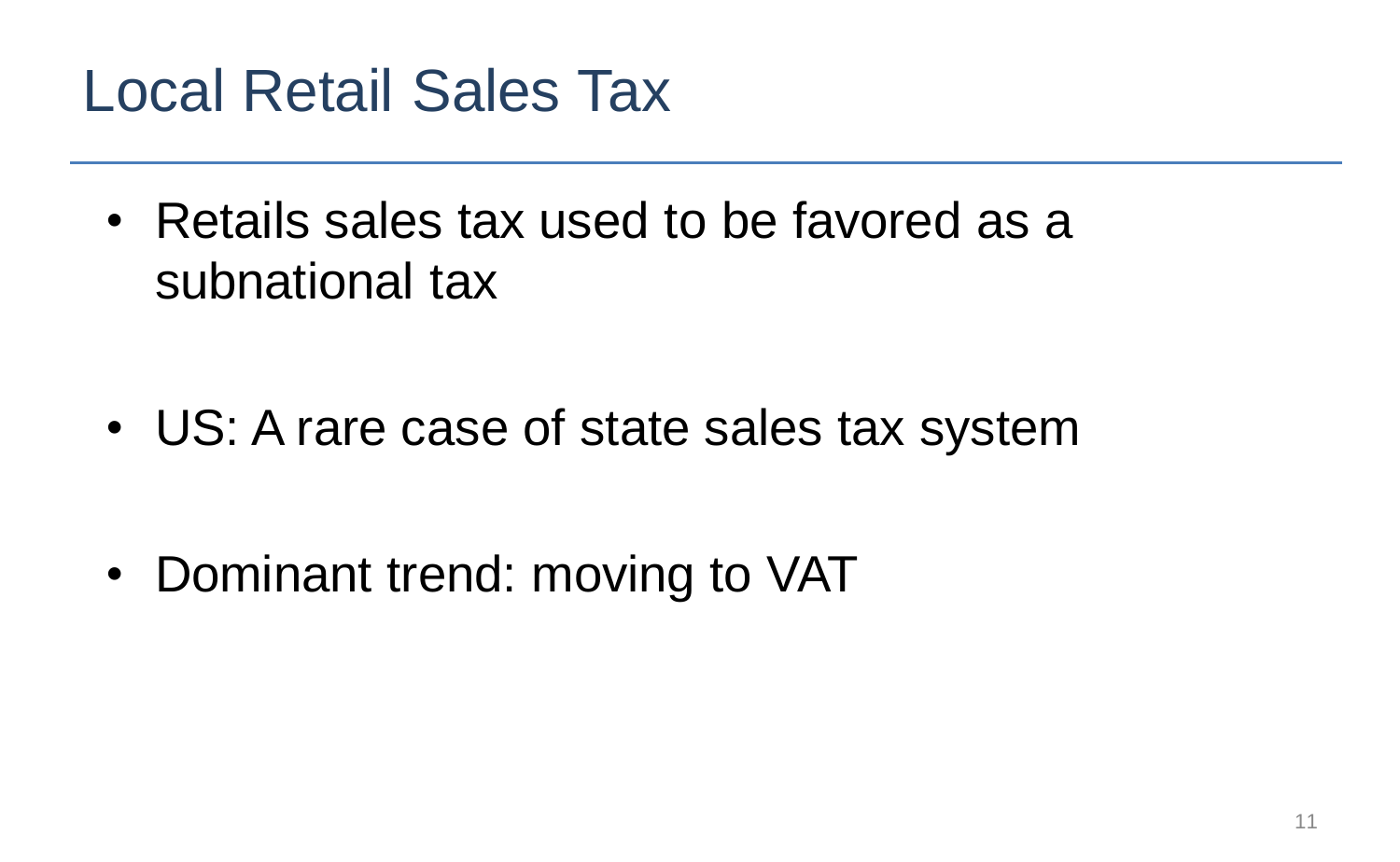ဒေသန္တရ လက်လီအရောင်းခွန်

- လက်လီအရောင်းခွန်အား ဒေသန္တရအစိုးရများမှာ ေကာက္ခံသင့္သည့္အခြန္ဟူ၍ သုံးသပ္ခဲ့ၾကပါသည္။
- ရွားရွားပါးပါး အေမရိကန္ျပည္ေထာင္စုတြင္ ပြည်နယ်အဆင့် အရောင်းခွန်စနစ်ကို ကျင့်သုံးသည်။
- လက်ရှိလားရာမှာ VAT ကို ဦးတည်ပြီး

ေဆာင္ရြက္လ်က္ရွိၾကသည္။

12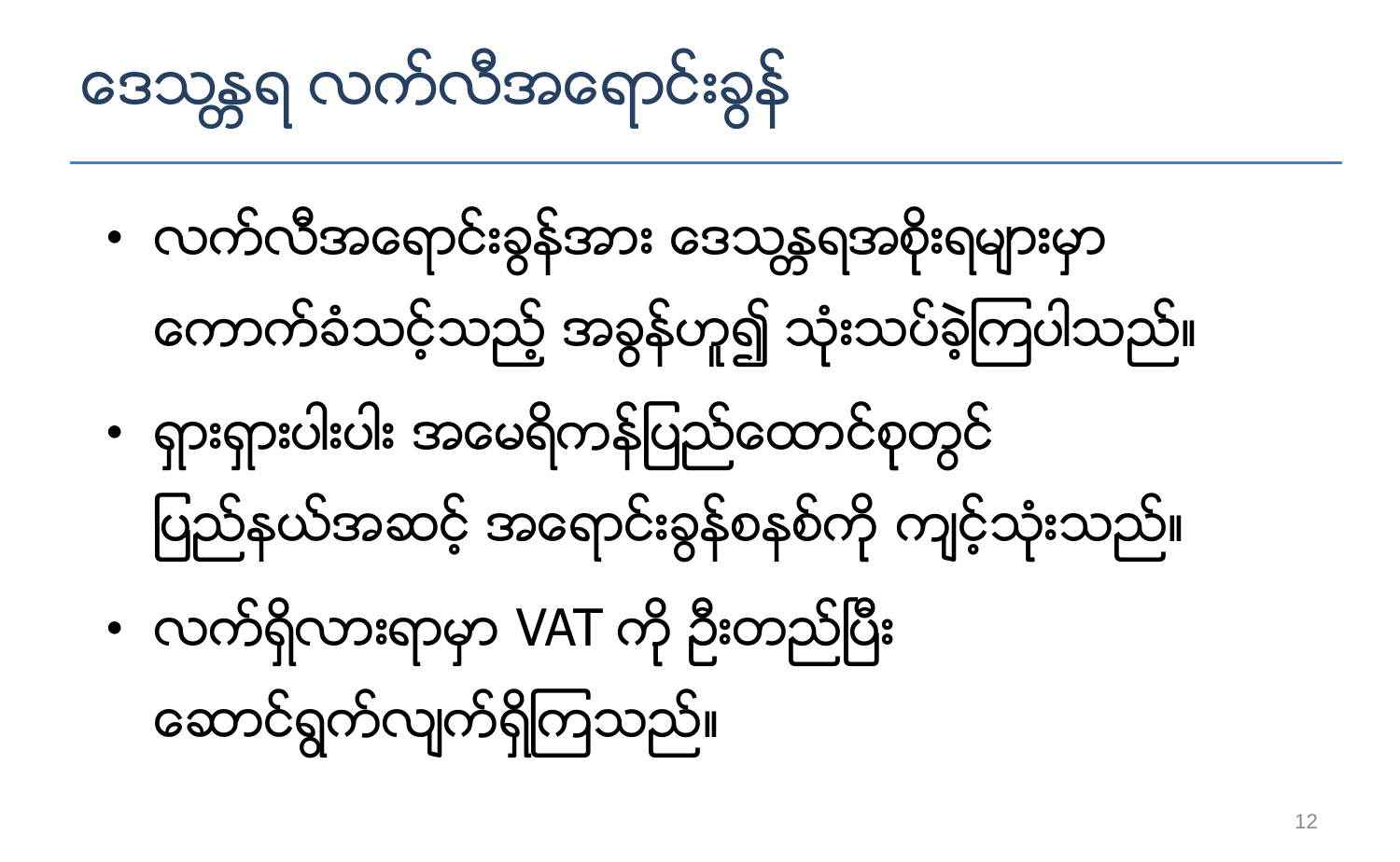### VAT: Usually national, not local

- Desirability Issues:
	- Sales tax or VAT is the key to central government finance in most developing countries.
	- Central governments are reluctant to lose any control over sales tax/VAT.
	- Possible loss of macroeconomic control
- Feasibility Issues:
	- High administrative and compliance costs
	- Problems arising from interstate/interprovincial trade
- Brazil's experience with subnational VATs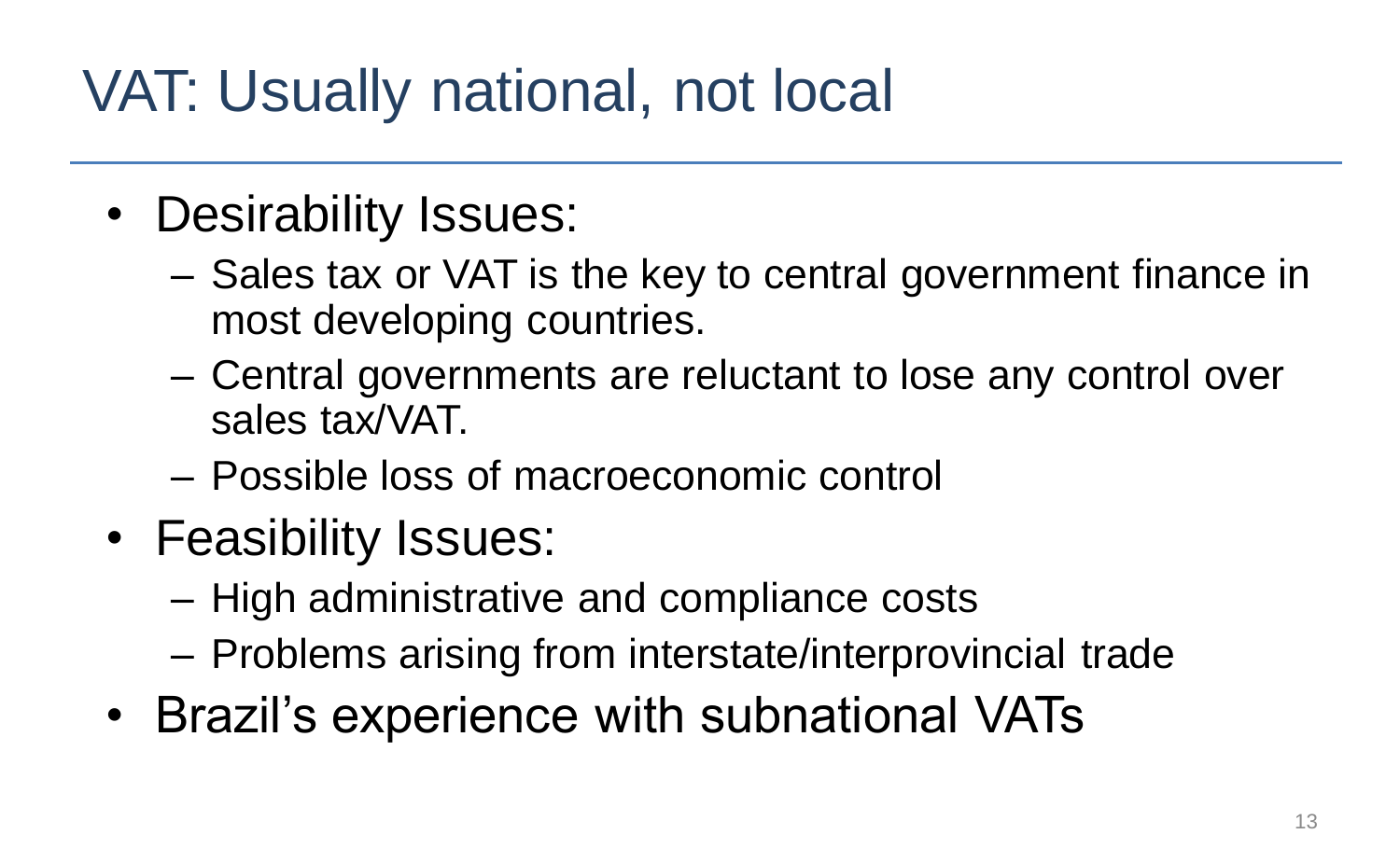- စီမံခန့်ခွဲမှုနှင့် လိုက်နာဖို့ရန် ကုန်ကျစရိတ်ကြီးမား – ပြည်နယ်/တိုင်းဒေသကြီး တစ်ခုနင့်တစ်ခုကြားကုန်သွယ်မှုမှ ပြဿနာများပေါ် ပေါက်နိုင်။
- ဖြစ်နိုင်ချေအချက်များ
- Macroeconomic ထိန်းချုပ်နိုင်မှုအား ဆုံးရုံးကောင်း ဆုံးရုံးနိုင်ပေမည်။
- အရေးကြီးသည့် အခွန်တစ်ရပ်ဖြစ်ပါသည်။ – ဗဟိုအစိုးရများသည် အရောင်းခွန်/VAT အားလက်လွတ်ရန် ပန်လေးကြသည်။
- အရောင်းခွန် (သို့ ) VAT သည် ဖွံ့ဖြိုးဆဲနိုင်ငံများ၏ ဗဟိုအစိုးရများအတွက်
- စဥ္းစားရန္အခ်က္မ်ား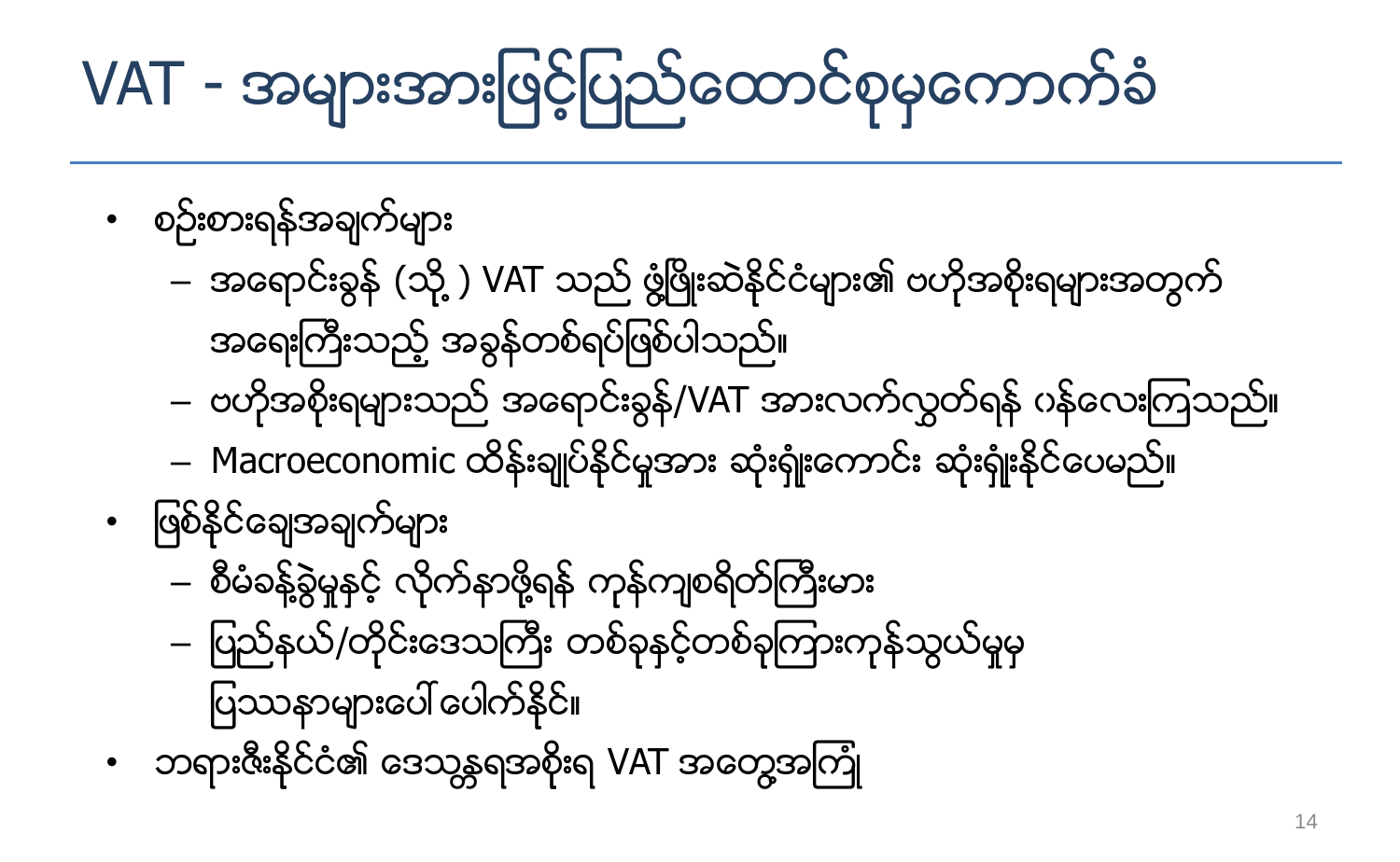### Brazil's experience with subnational VATs

- Tax on Operations Related to the Circulation of Goods and on Interstate and Inter-municipal Transportation and Communication Services (ICMS)
- Specific features of Brazil's ICMS:
	- Collected by the states
	- Has many rates
- Problems
	- Legislation regulating the ICMS varies from state to state, giving rise to high administrative & compliance costs
	- High level of evasion because of different rates imposed on intrastate and inter-state trade
	- Significant revenue only in states that are large producers of goods
	- No or weak coordination among states.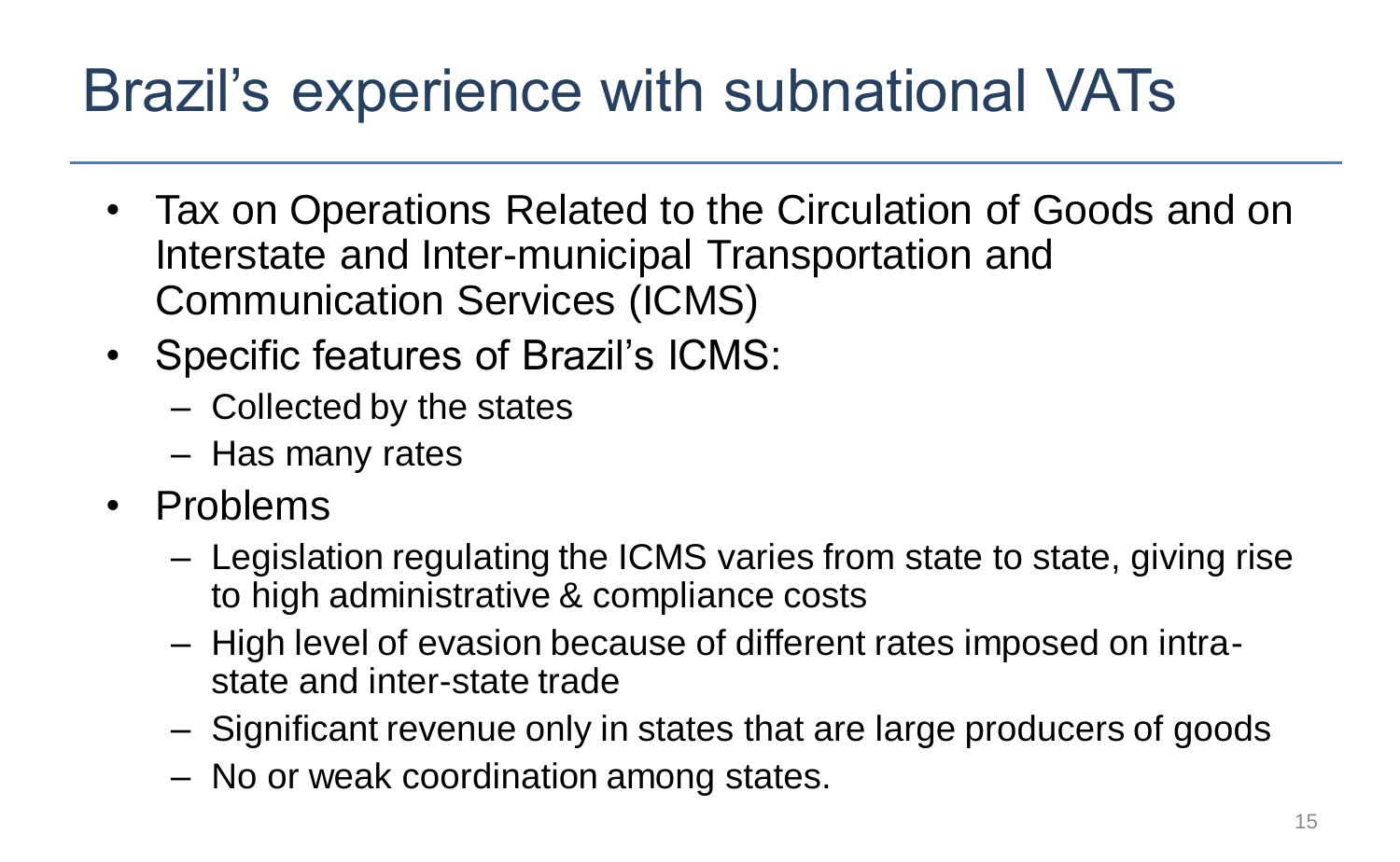# ဘရားဇီးနိုင်ငံ၏ ဒေသန္တရအစိုးရ VAT အတွေ့အကြုံ

- ၿမိဳ႕တစ္ၿမိဳ႕ႏွင့္တစ္ၿမိဳ႕ ျပည္နယ္တစ္ခုႏွင့္တစ္ခုၾကား (Interstate and Intermunicipal Transportation and Communication Services - ICMS) ကုန်စည်ကူးသန်းရောင်းပယ်ရေးနင့်ဆက်စပ်သည့် လုပ်ငန်းများအပေါ် ကောက်ခံသည့် အခွန်။
- ဘရားဇီးနိုင်ငံ ICMS ၏ ထူးခြားချက်များ
	- ျပည္နယ္မ်ားမွေကာက္ခံသည္
	- ႏႈန္းထားအမ်ိဳးမ်ိဳးရွိ
- ပြဿနာများ
	- ICMS နှင့်စပ်လျဉ်းသည့် ဥပဒေများသည် ပြည်နယ်တစ်ခုနှင့် တစ်ခု မတူညီသည့်အတွက် စီမံခန့်ခွဲမှုနှင့် လိုက်နာမှု ကုန်ကျစရိတ်များပြား၊
	- အခွန်နူန်းများအမျိုးမျိုးရှိသည့်အတွက် အခွန်တိမ်းရှောင်မှုနှန်းမြင့်မား၊
	-
	- ကုန်ပစ္စည်းထုတ်လုပ်မှုအများအပြားရှိသည့် ပြည်နယ်များတွင်သာ

16

အခွန်ဘဏ္ဍာငွေလောက်လောက်လဲလဲတောက်ခံရရှိ – ျပည္နယ္တစ္ခုႏွင့္တစ္ခုၾကား ေပါင္းစပ္ညွိႏႈိင္းမႈမရွိသေလာက္နည္း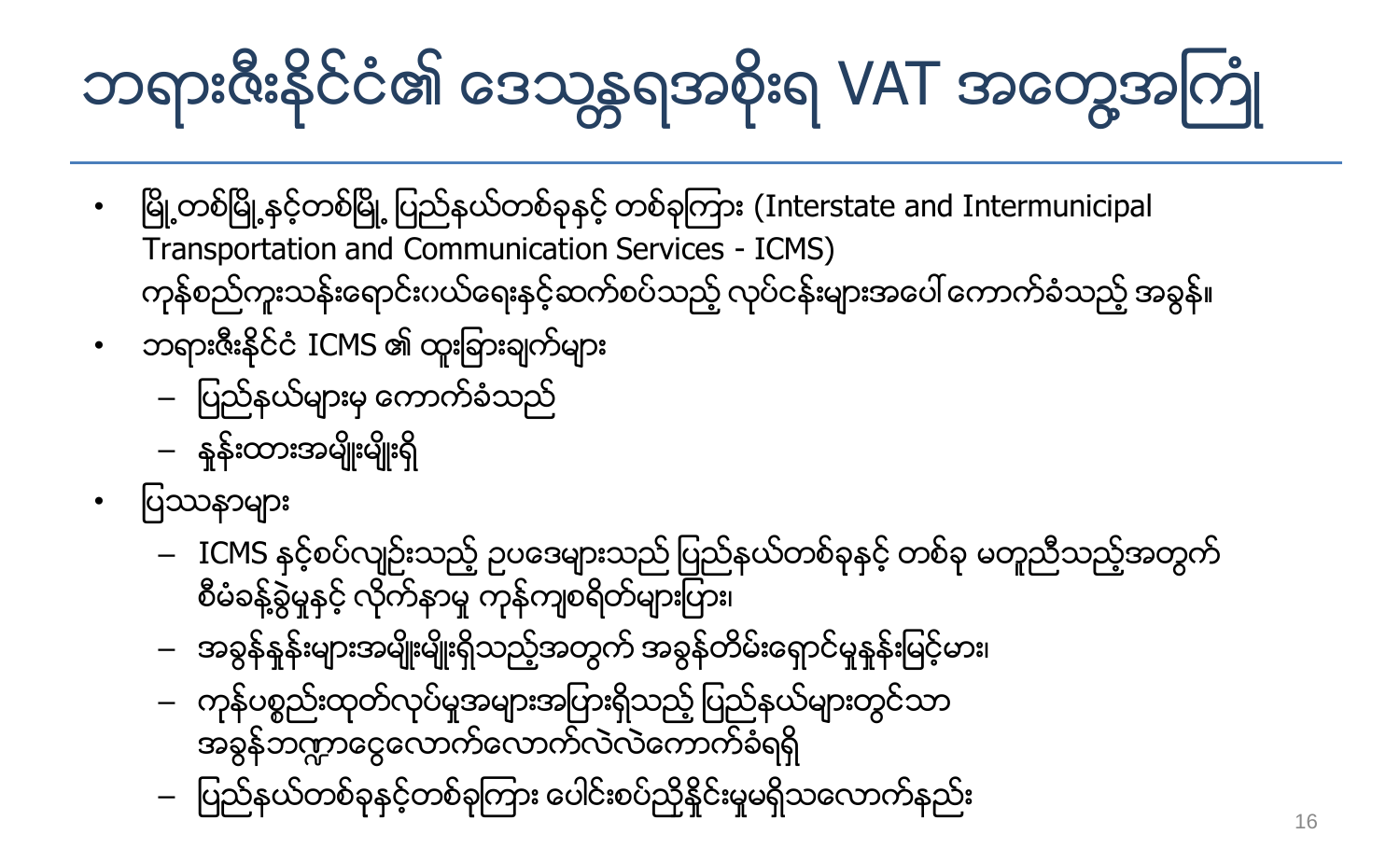### Canada: Dual VAT

- Québec Sales Tax (QST) and Federal VAT (GST)
	- The rates of the two taxes are set independently by the respective governments.
	- Both taxes are collected by a single administration (Québec Department of Revenue).
	- Taxes on interprovincial sales from one business to another are handled by a deferred-payment system.
- Canada's experience shows that it may be feasible to operate a VAT at the subnational for large regional/state governments.
	- Good tax administration
	- High-degree intergovernmental trust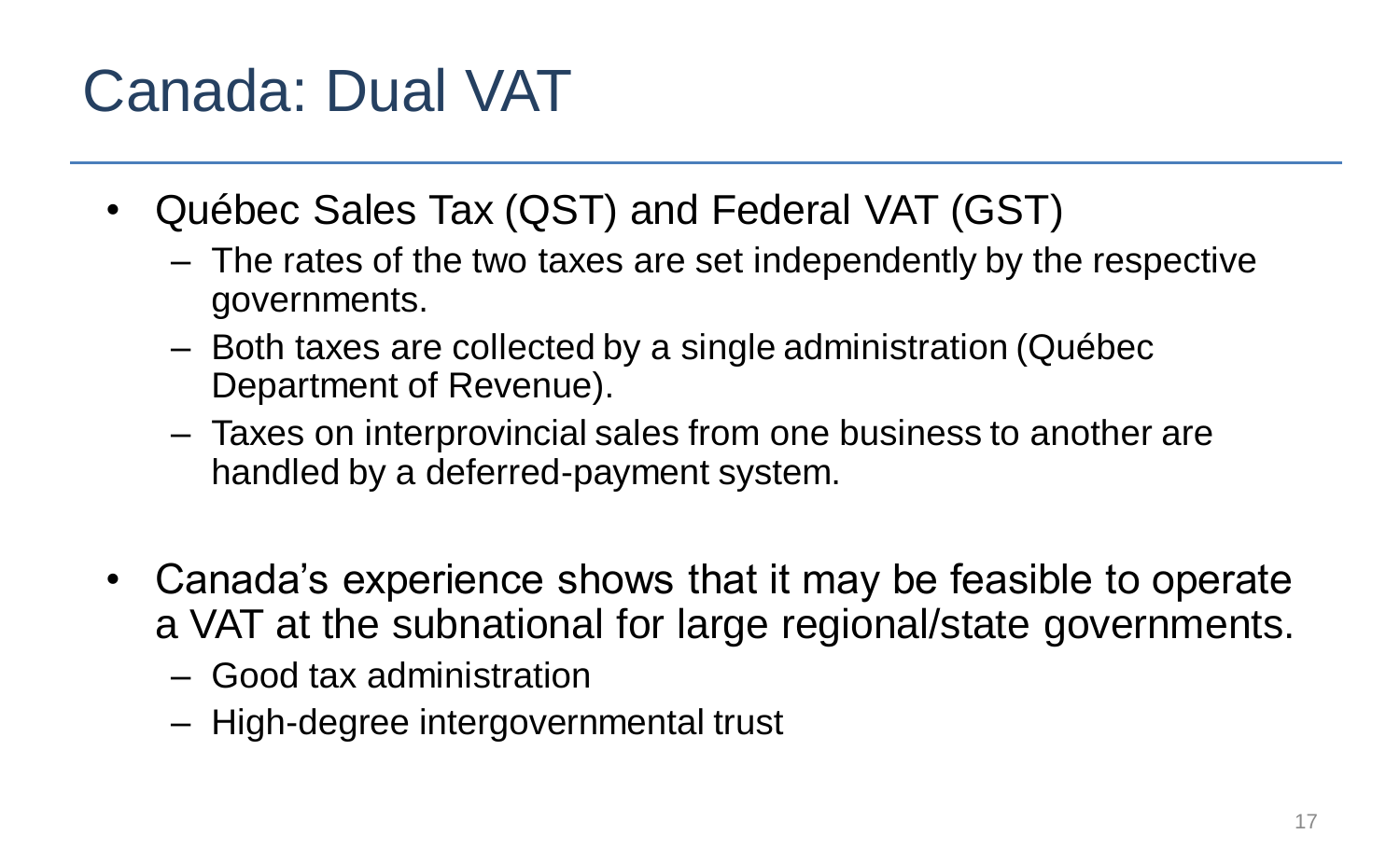# ကနေဒါ - VAT နစ်ထပ်

- ကွီဘက်ပြည်နယ် အရောင်းခွန် (QST) နှင့် ဖက်ဒရယ် VAT (GST)
	- အခွန်တစ်ရပ်ချင်းစီ၏ နန်းထားများအား သက်ဆိုင်ရာအစိုးရမှ သီးခြားစီ သတ်မှတ်သည်။
	- အခွန်နစ်ရပ်စလုံးအား ဌာနတစ်ခုတည်းကသာ ကောက်ခံသည်။ (ကွီဘက်ပြည်နယ် ဘဏ္ဍာရေးဌာန)
	- လုပ်ငန်းတစ်ခုမှ တစ်ခု ပြည်နယ်အချင်းချင်း ကုန်စည်ရောင်းပယ်မှုအခွန်များ အား deferredpayment စနစ်ဖြင့်ပေးချေစေပါသည်။
- ကနေဒါနိုင်ငံ၏အတွေ့အကြုံအရ ကြီးမားသည့် ပြည်နယ်/တိုင်းဒေသကြီး များတွင် VAT စနစ်ကို ဒေသန္တရအဆင့်တွင် ကောက်ခံနိုင်သည့် ဟူ၍ တွေ့ရသည်။
	- တောင်းမွန်သည့် အခွန်စီမံခန့် ခွဲမှုစနစ်
	- အစိုးရဌာနများအချင်းချင်းယုံကြည်မှုအားကောင်းသောအခြေအနေ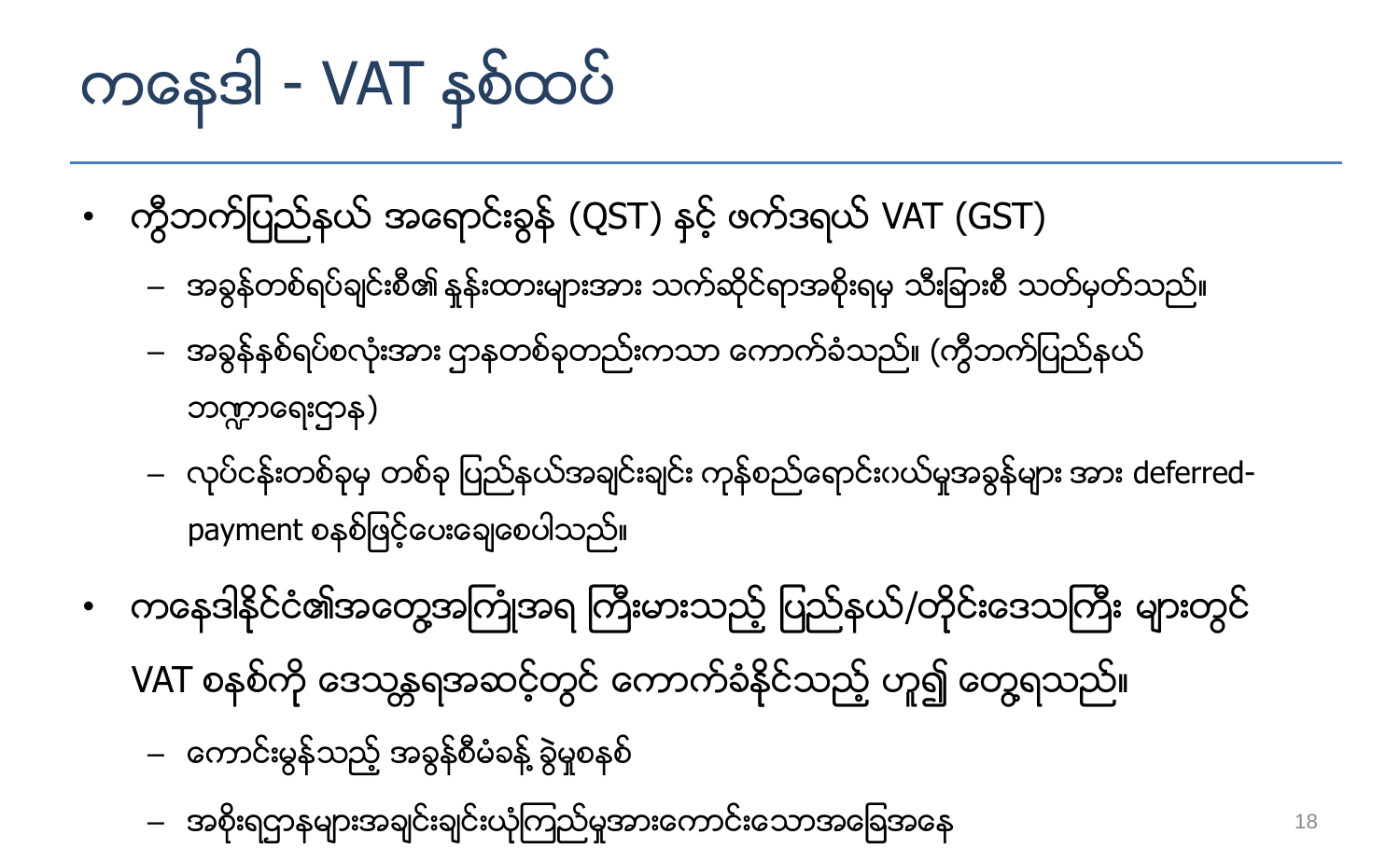### VAT: Sharing between Central and Local **Governments**

- State/local governments are entitled to share VAT revenues with the federal/central government based on a sharing ratio
	- China: 75% central and 25% provincial
	- Vietnam: vary from province to province
- Advantages
	- Increase revenue and fiscal autonomy for subnational governments
	- Reduce vertical fiscal imbalance
	- Reduce tax wars
- Disadvantages
	- State/local revenue is sensitive to changes in VAT policy by the federal/central government
	- Increased disparity among states/provinces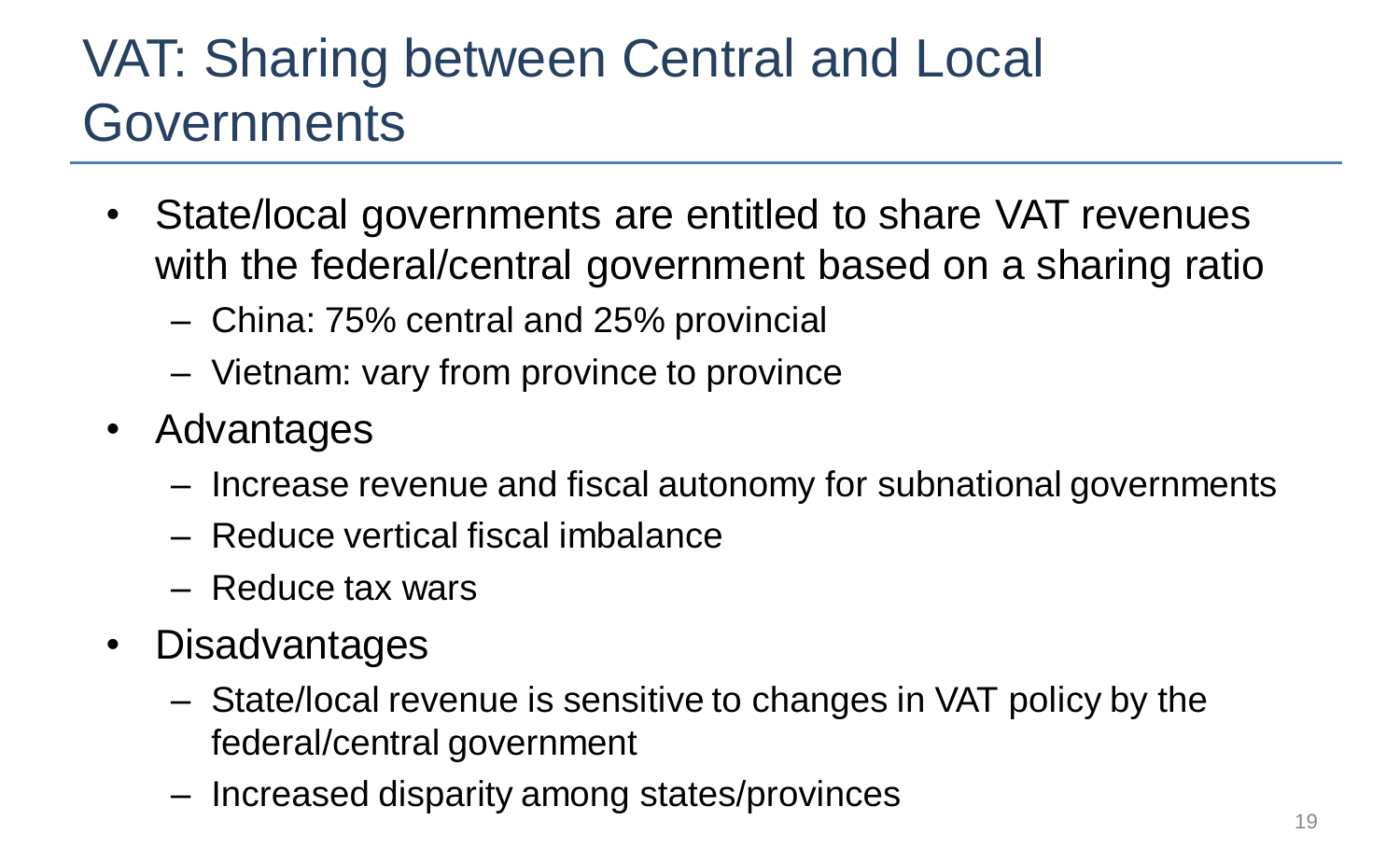# VAT: ဗဟိုနှင့်ဒေသန္တရအစိုးရများအကြား အခွန်ကေစုခွဲကေဆြင်း

- ပြည်နယ်/ဒေသန္တရအစိုးရများသည် VAT အခွန်ရငွေများအား ပြည်ထောင်စု/ဗဟို အစိုးရနင့် အခွန်ဂေစုခွဲဂေရာတွင် အချိုးတစ်ခုဖြင့် ခွဲဂေကြသည်။
	- တရုတ္- ၇၅% ဗဟုိႏွင့္၂၅% ျပည္နယ္
	- ဗီယက္နမ္- ျပည္နယ္တစ္ခုႏွင့္တစ္ခုကြဲျပားမႈရွိ
- အားသာချက်များ
	- ပြည်နယ်/တိုင်းဒေသကြီး အစိုးရများအတွက် ဘဏ္ဍာငွေတိုးတက်ရရှိပြီး ဘဏ္ဍာရေးလွတ်လပ်မှုပိုရှိလာ
	- ဒေါင်းလိုက်ဘက္ကာရေးမညီမျှမှု (vertical fiscal imbalance) ကိုလျော့ချပေး
	- အခွန်စစ်ပွဲများကိုလျော့ချပေး
	-
	-
	- -
	- အားနည္းခ်က္မ်ား
- 

 $20$ 

အခွန်မူဂါဒပြောင်းလဲမှုကြောင့် အတက်အကျရှိနိုင် ပြည်နယ်/တိုင်းဒေသကြီး တစ်ခုနှင့်တစ်ခု ကွာဟမူပိုမိုများပြားလာနိုင်

– ပြည်နယ်/ တိုင်းဒေသကြီး ဘဏ္ဍာငွေရရှိမှုသည်ပြည်ထောင်စု/ဗဟိုအစိုးရ၏ VAT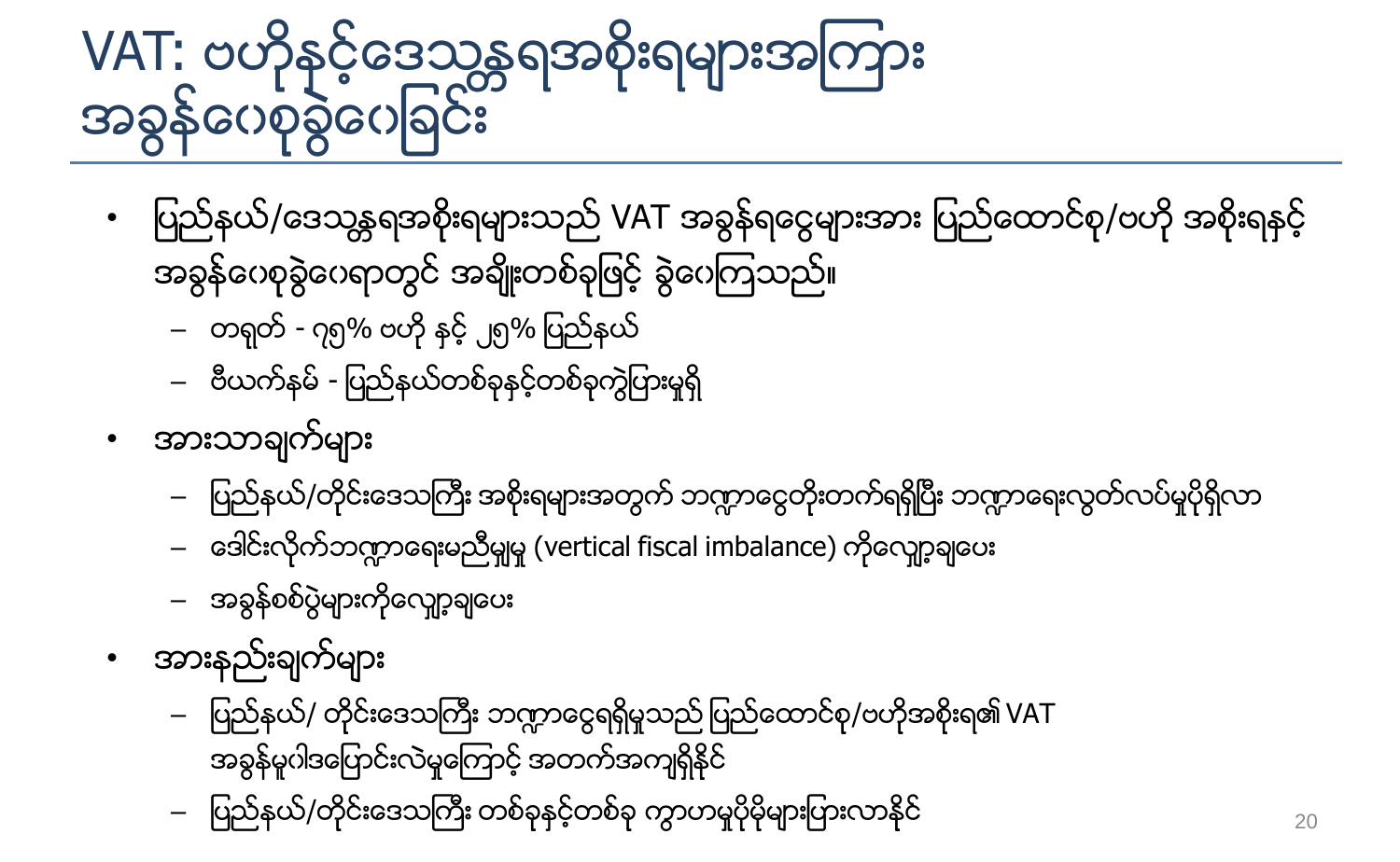### Local Surcharge on National Sales Tax/VAT

- Surcharge on the central sales tax/VAT
	- Pressure to develop a satisfactory revenue base for state/local governments.
	- Then federal/central government wants its state/local governments to be both large spenders and less dependent on grants.
	- Practical solution: ''Piggybacking'' through surcharges